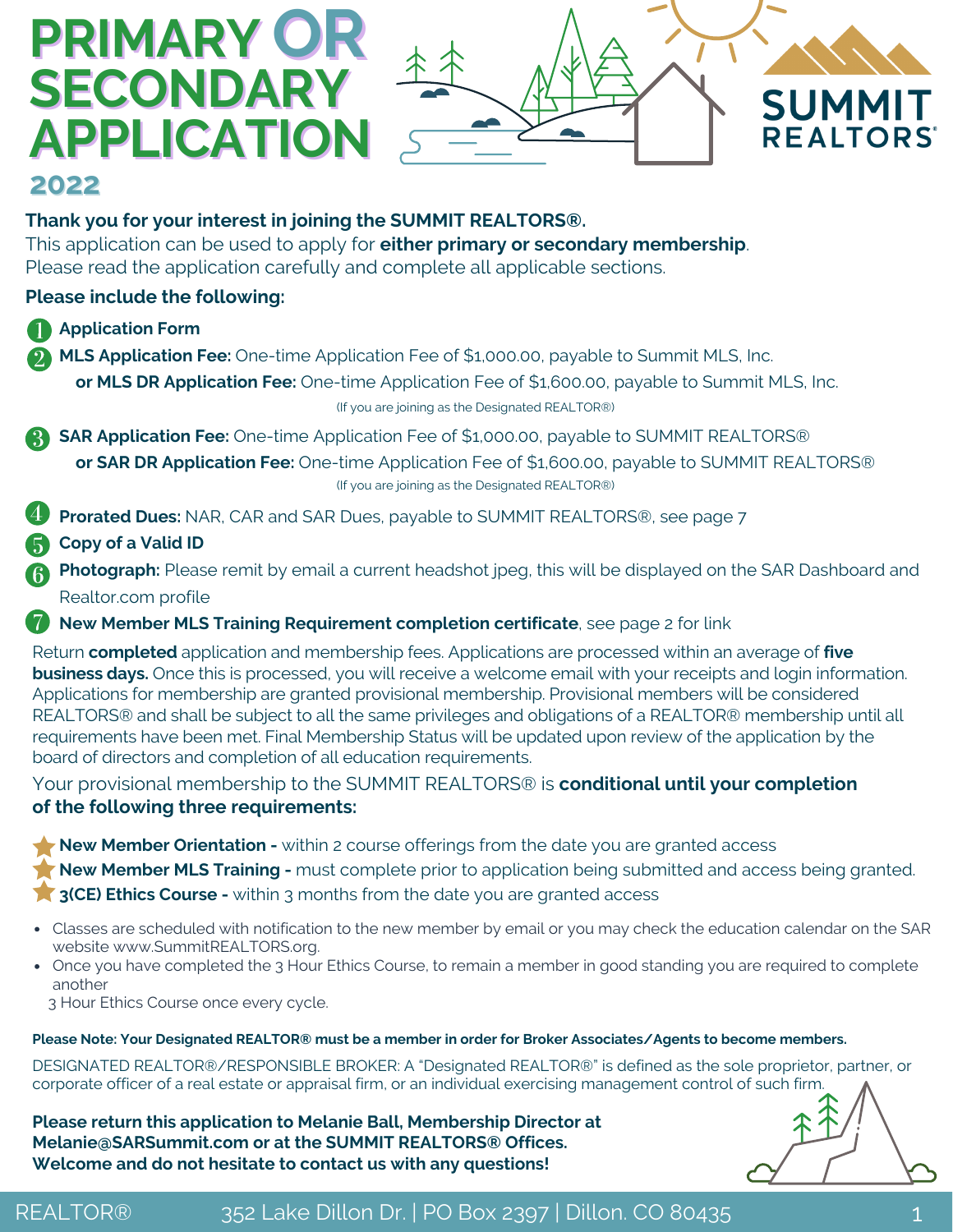# **OR PRIMARY SECONDARY APPLICATION**



### **2022**

**I hereby apply for REALTOR® Membership in the SUMMIT REALTORS®** and am enclosing my payment for a **onetime application fee** and my **prorated membership dues** payable directly to the Association of REALTORS®. I understand that my dues will be returned to me in the event of non-election and that the application fee is **nonrefundable.**

I understand that membership brings certain privileges and obligations that require compliance, including the following:

**I will attend New Member Orientation within two course offerings** after Association's granted access. Failure to meet this requirement may result in having my membership being terminated.

#### **MLS Training Requirement:**

Any applicant for MLS participation and any licensee, (including licensed or certified appraisers) affiliated with the MLS Participant who has access to and use of MLS-generated information shall complete an orientation program of no more than eight (8) classroom hours devoted to MLS rules and regulations and computer training related to MLS information entry and retrieval and operation of the MLS prior to being granted access to the MLS. Please use the following link to access and complete this requirement prior to being granted access to the MLS systems.

#### **[https://Summitrealtors.digitalchalk.com/learn/2022-new-member-mls-training-free-offering](https://summitrealtors.digitalchalk.com/learn/2022-new-member-mls-training-free-offering)**

**I will complete a 3 HOUR ETHICS & PROFESSIONAL STANDARDS course within 90 days of Association's granted access** and shall pass such reasonable and nondiscriminatory written examination thereon as may be required by the Committee.

Membership in the Association necessarily means that I am also a member of the State Association and National Association of REALTORS® and I agree to abide by the Code of Ethics of the National Association, which includes the duty to arbitrate (or to mediate if required by the association), as well as the Constitution, Bylaws and Rules and Regulations of the Association, the State Association, and the National Association. Further, if required, I agree to satisfactorily complete the periodic Code of Ethics training and a reasonable and non-discriminatory written examination on such Code, Constitutions, Bylaws, and Rules and Regulations.

I acknowledge that as a member of the Association, I will be licensed to use the REALTOR® trademarks to indicate such membership, and I agree to abide by the rules governing use of those trademarks. I understand that REALTOR® is a federally registered trademark of the National Association and use of this designation is subject to rules promulgated by the National Association. Upon termination of my membership in the Association for any reason, my license to use the term REALTOR® is automatically revoked and I will immediately discontinue use of the term REALTOR® and all REALTOR® trademarks.

Membership is final only upon approval by the Board of Directors and Provisional Status may be revoked should completion of any membership requirement, such as orientation, not be completed within the time-frame established in the Association's bylaws.

**NOTE:** The duty to submit to an ethics complaint continues in effect even after membership lapses or is terminated. Any ensuing discipline will be held in abeyance until such time as the respondent rejoins an association of REALTORS® (see Code of Ethics and Arbitration Manual, Section 20(e)). The duty to submit to arbitration continues in effect even after membership lapses or is terminated, provided the dispute arose while the former member was a REALTOR®.

**NOTE:** It is a "SAR Board Policy" that if membership is terminated for non-payment of annual renewal dues or for dropping membership, the applicant may reapply for membership in the manner prescribed for new applicants for membership, as specified in the Bylaws of the Association. Article X- DUES and ASSESSMENTS Section 1: Application Fee. The Board of Directors may adopt an application fee for REALTOR® Membership in a reasonable amount, not exceeding three times the amount of the annual dues for REALTOR® Membership, which shall be required to accompany each application for REALTOR®Membership and which shall become the property of the Association upon final approval of the application.

REALTOR® 352 Lake Dillon Dr. | PO Box 2397 | Dillon. CO 80435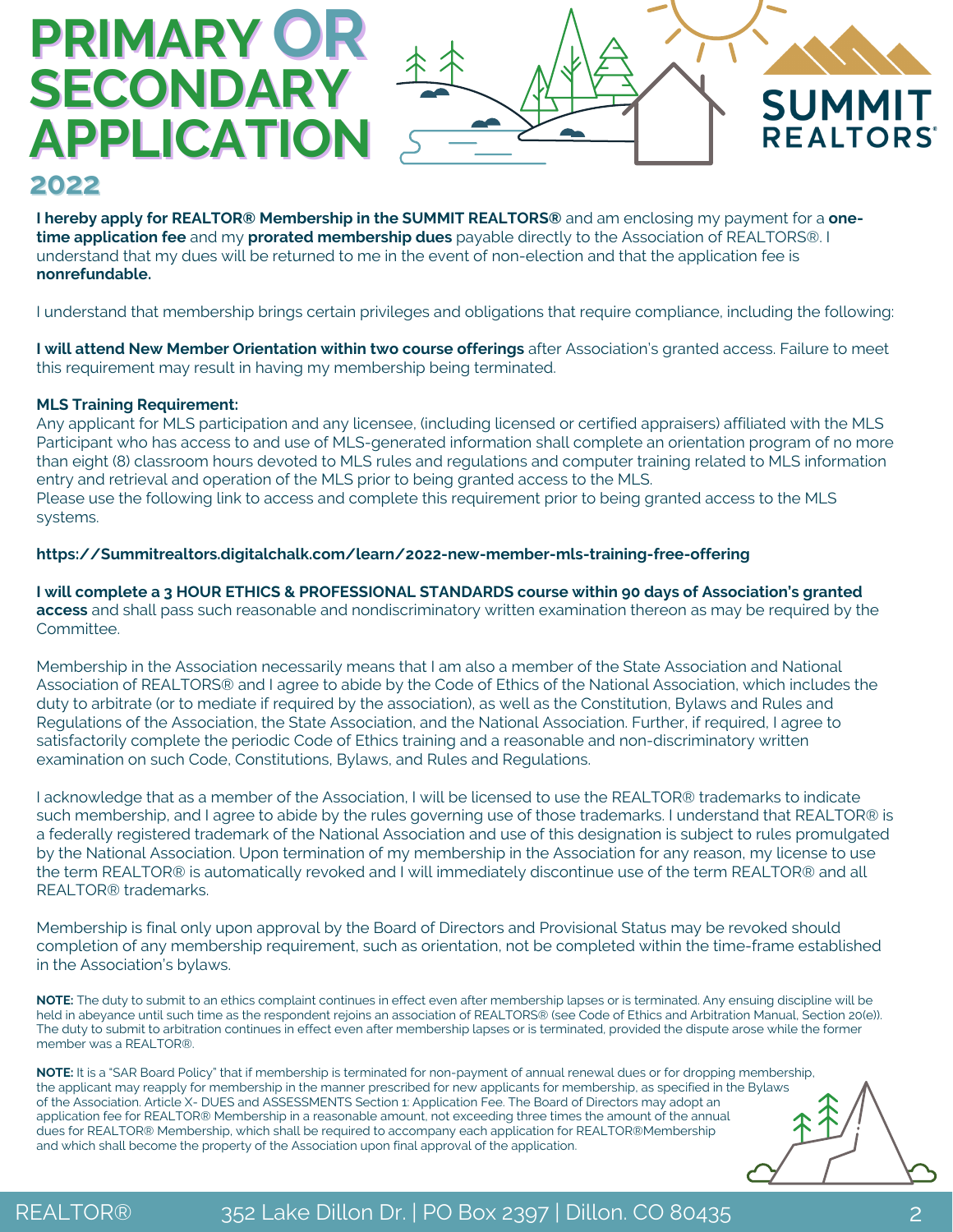# **PRIMARY OR SECONDARY APPLICATION**



**2022**

## **PERSONAL**

| <b>LICENSE</b>                                                     |                       |                                                                                                                |  |  |  |
|--------------------------------------------------------------------|-----------------------|----------------------------------------------------------------------------------------------------------------|--|--|--|
|                                                                    |                       |                                                                                                                |  |  |  |
| Licensed/Certified Appraiser: Ves No                               |                       |                                                                                                                |  |  |  |
|                                                                    |                       |                                                                                                                |  |  |  |
| <b>COMPANY</b>                                                     |                       |                                                                                                                |  |  |  |
|                                                                    |                       |                                                                                                                |  |  |  |
|                                                                    |                       |                                                                                                                |  |  |  |
|                                                                    |                       |                                                                                                                |  |  |  |
|                                                                    |                       |                                                                                                                |  |  |  |
|                                                                    |                       |                                                                                                                |  |  |  |
|                                                                    |                       |                                                                                                                |  |  |  |
| Company Type:                                                      |                       | Sole Proprietor   Partnership   Corporation   LLC<br>Other, specify ____________                               |  |  |  |
| Your Position:<br>Principal                                        | Partner               | Corporate Officer<br>Majority Shareholder                                                                      |  |  |  |
| <b>Branch Officer Manager</b>                                      |                       | Non-principal Licensee<br>Other, specify ___________.                                                          |  |  |  |
|                                                                    |                       |                                                                                                                |  |  |  |
|                                                                    |                       | How many licensed brokers are in your Brokerage?: ________________ Office?: __________________________________ |  |  |  |
| Is the Office Address, as stated your principal place of business? |                       | $No$  <br>Yes <sup> </sup>                                                                                     |  |  |  |
|                                                                    |                       | If not, or if you have any branch offices, please indicate and give address: _________________________________ |  |  |  |
|                                                                    |                       |                                                                                                                |  |  |  |
| <b>CONTACT</b>                                                     |                       |                                                                                                                |  |  |  |
| Preferred Phone:<br>Cell                                           | <b>Office</b><br>Home |                                                                                                                |  |  |  |
| <b>Preferred Mailing Address:</b>                                  | Office<br>Home        | Other                                                                                                          |  |  |  |
|                                                                    |                       |                                                                                                                |  |  |  |
| REALTOR®                                                           |                       | 352 Lake Dillon Dr.   PO Box 2397   Dillon. CO 80435                                                           |  |  |  |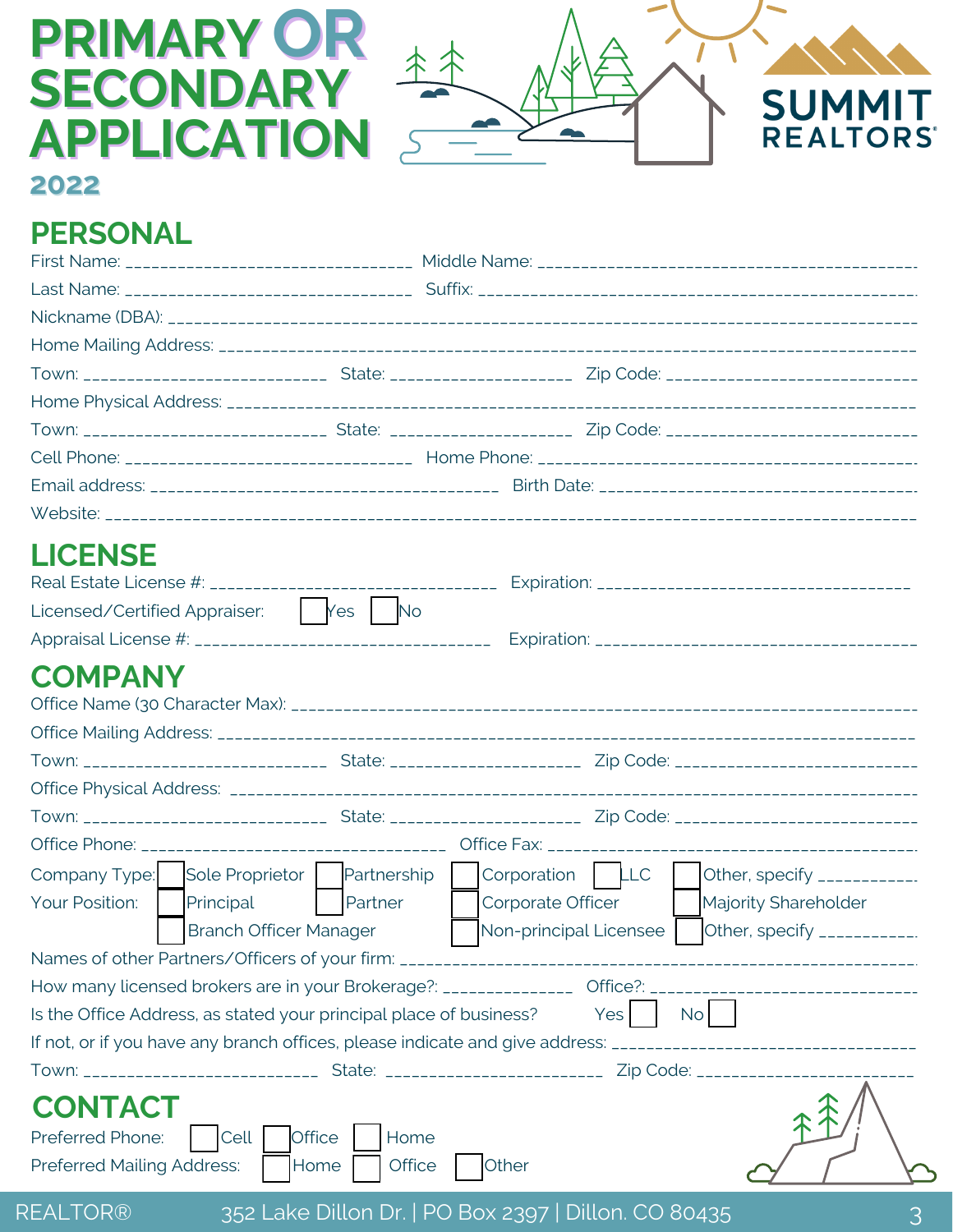| <b>PRIMARY OR</b><br><b>SECONDARY</b><br><b>SUMMI</b><br><b>APPLICATION</b><br><b>REALTORS</b>                                                                                                                                                                                |
|-------------------------------------------------------------------------------------------------------------------------------------------------------------------------------------------------------------------------------------------------------------------------------|
| 2022<br>Are you currently a member of any other Association of REALTORS®?<br>Yes<br><b>No</b>                                                                                                                                                                                 |
| Primary Membership   Secondary Membership<br>What are you applying for?                                                                                                                                                                                                       |
| Have you <b>previously</b> held membership at any other Association of REALTORS®?<br>$Yes \mid$<br>No.                                                                                                                                                                        |
| Do you have any unsatisfied discipline pending for violation of the Code of Ethics? $\Box$ Yes r<br>٦No                                                                                                                                                                       |
| If you are now or have ever been a REALTOR® before, indicate your NAR membership (NRDS) #: ___________.                                                                                                                                                                       |
| Last Date (year) of completion of NAR's Code of Ethics training requirement: _________________________________                                                                                                                                                                |
| Have you been refused membership in any other Association of REALTORS®?<br><b>No</b><br>$Yes$ $\overline{\phantom{a}}$<br>If yes, please state the basis for each such refusal and detail the circumstances related thereto:                                                  |
|                                                                                                                                                                                                                                                                               |
| Do you hold, or have you ever held, a real estate license in any other State?<br><b>No</b><br>Yes.                                                                                                                                                                            |
| Do you have any record of civil judgments imposed within the past seven (7) years involving judgments of civil<br>laws, real estate license laws, or other laws prohibiting unprofessional conduct rendered by the courts or other<br>lawful authorities?<br>Yes<br><b>No</b> |
| Do you have a record of criminal conviction(s) within the past seven (7) years?<br><b>No</b><br>Yes<br>If yes, please provide details:                                                                                                                                        |

**I CERTIFY**

I hereby certify that the foregoing information furnished by me is true and correct, and I agree that failure to provide complete and accurate information as requested, or any misstatement of fact, shall be grounds for revocation of my membership if granted. I further agree that, if accepted for membership in the Board, I shall pay the fees and dues as from time to time established.

\_\_\_\_\_\_\_\_\_\_\_\_\_\_\_\_\_\_\_\_\_\_\_\_\_\_\_\_\_\_\_\_\_\_\_\_\_\_\_\_\_\_\_\_\_\_\_\_\_\_\_\_\_\_\_\_\_\_\_\_\_\_\_\_\_\_\_\_\_\_\_\_\_\_\_\_\_\_\_\_\_\_\_\_\_\_\_\_\_\_\_\_\_\_\_\_\_\_\_\_\_\_\_\_\_\_\_

NOTE: Payments to the SUMMIT REALTORS® are not deductible as charitable contributions. Such payments may, however, be deductible as an ordinary and necessary business expense. No refunds.

By signing below, I consent that the REALTOR® Associations (local, state, national) and their subsidiaries, if any (e.g., MLS, Foundation) may contact me at the specified address, telephone numbers, fax numbers, email address or other means of communication available. This consent applies to changes in contact information that may be provided by me to the Association(s) in the future. This consent recognizes that certain state and federal laws may place limits on communications that I am waiving to receive all communications as part of my membership.

**Signature: \_\_\_\_\_\_\_\_\_\_\_\_\_\_\_\_\_\_\_\_\_\_\_\_\_\_\_\_\_ Date: \_\_\_\_\_\_\_\_\_\_\_\_\_\_\_\_\_\_\_**

REALTOR® 352 Lake Dillon Dr. | PO Box 2397 | Dillon. CO 80435 44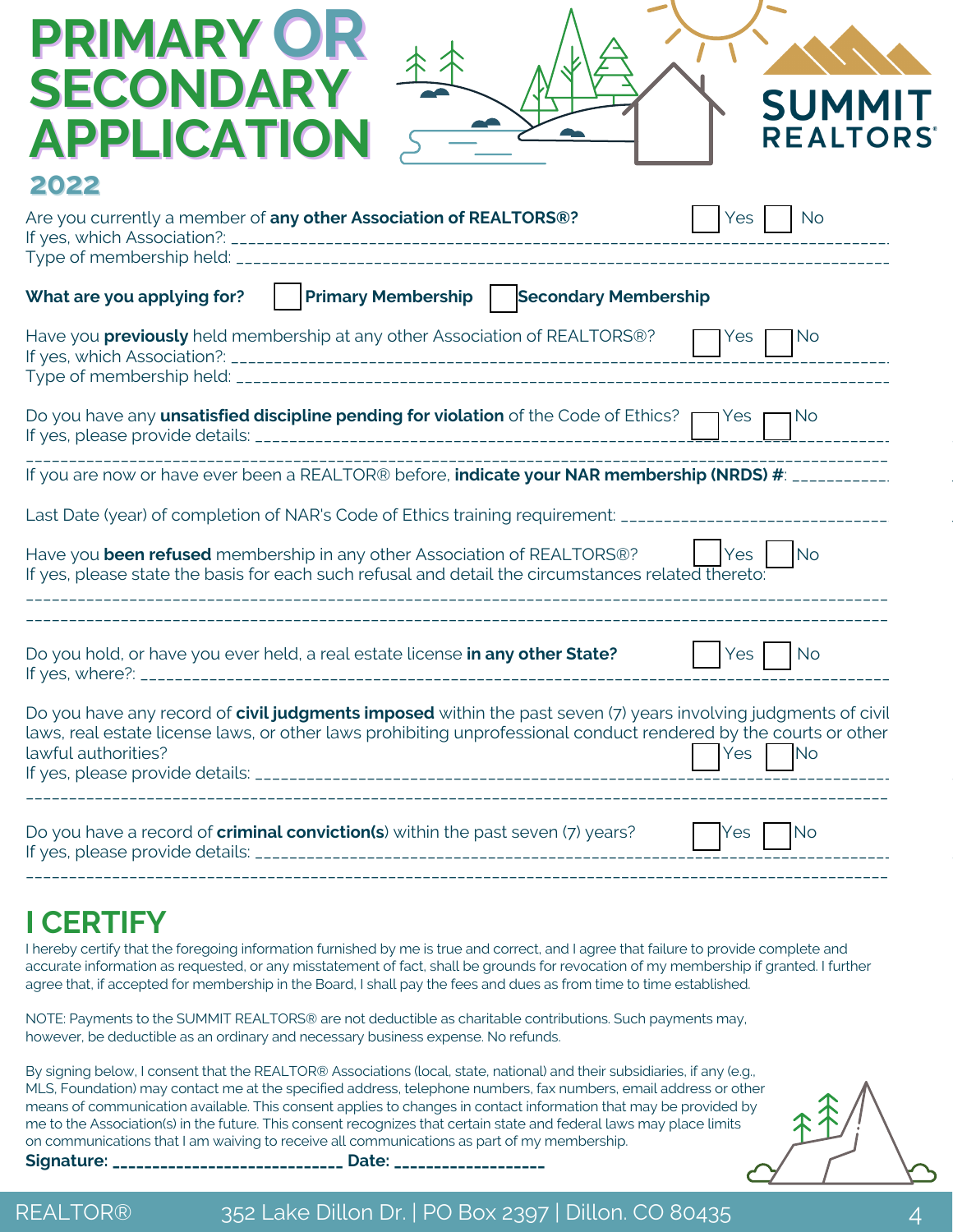# **OR PRIMARY SECONDARY APPLICATION 2022**



Once access is granted and payment is received, you will be notified by email. This email will contain your personal MLS ID and password. You will also receive additional information regarding your access/participation. As a participant in the MLS, you are required to complete a MLS Training class within 2 course offerings of granted access. These training courses are held bi-monthly at the SAR Board Office. Classes are scheduled with notification to the new member by email or check the education calendar on the SAR website www.SummitREALTORS.org.

I agree as a condition of participation in the MLS to abide by all relevant Bylaws, Rules and other obligations of participation including payment of fees. I confirm that I currently, and will on a continual and ongoing basis in the operation of my real estate business activities, actively endeavor to list real property of the type filed with the MLS and/or accept offers of cooperation and compensation made by other Participants through the MLS. I agree that I must continue to engage in such activities during my participation in the MLS. I further agree to be bound by the Code of Ethics on the same terms and conditions as board/association members including the obligation to submit to ethics hearings and the duty to arbitrate contractual disputes with other REALTORS® in accordance with the established procedures of the board/association. I understand that a violation of the Code of Ethics may result in termination of my MLS privileges and that I may be assessed an administrative processing fee which may be in addition to any discipline, including fines, that may be imposed.

**Signature: \_\_\_\_\_\_\_\_\_\_\_\_\_\_\_\_\_\_\_\_\_\_\_\_\_\_\_\_\_ Date: \_\_\_\_\_\_\_\_\_\_\_\_\_\_\_\_\_\_\_**

## **MLS MONTHY FEE**

Once granted access, **you will be billed \$50.00 per month for the access to the MLS System.** This fee will be ongoing and can be viewed on the SAR Dashboard, accessible from the MLS. You have the option to pay this monthly; on-line, by check or set up an Auto Payment to be charged to a card on file, on or after the 15th of each month.

### **I would like to Pay my \$50.00 MLS Fee:**

By Check Monthly - Payable to Summit MLS, Inc Mail to: SAR, PO Box 2397, Dillon, CO 80435 By Check for the Year - \$\_\_\_\_\_\_\_\_\_\_\_\_\_\_\_\_\_\_\_\_\_ Check # \_\_\_\_\_\_\_\_\_\_\_\_\_\_\_\_\_\_\_\_\_\_\_\_\_ By CC Monthly From the SAR Dashboard By Auto Payment - Please fill out attached CC Auth Form

**SUMMIT** 

**REALTORS**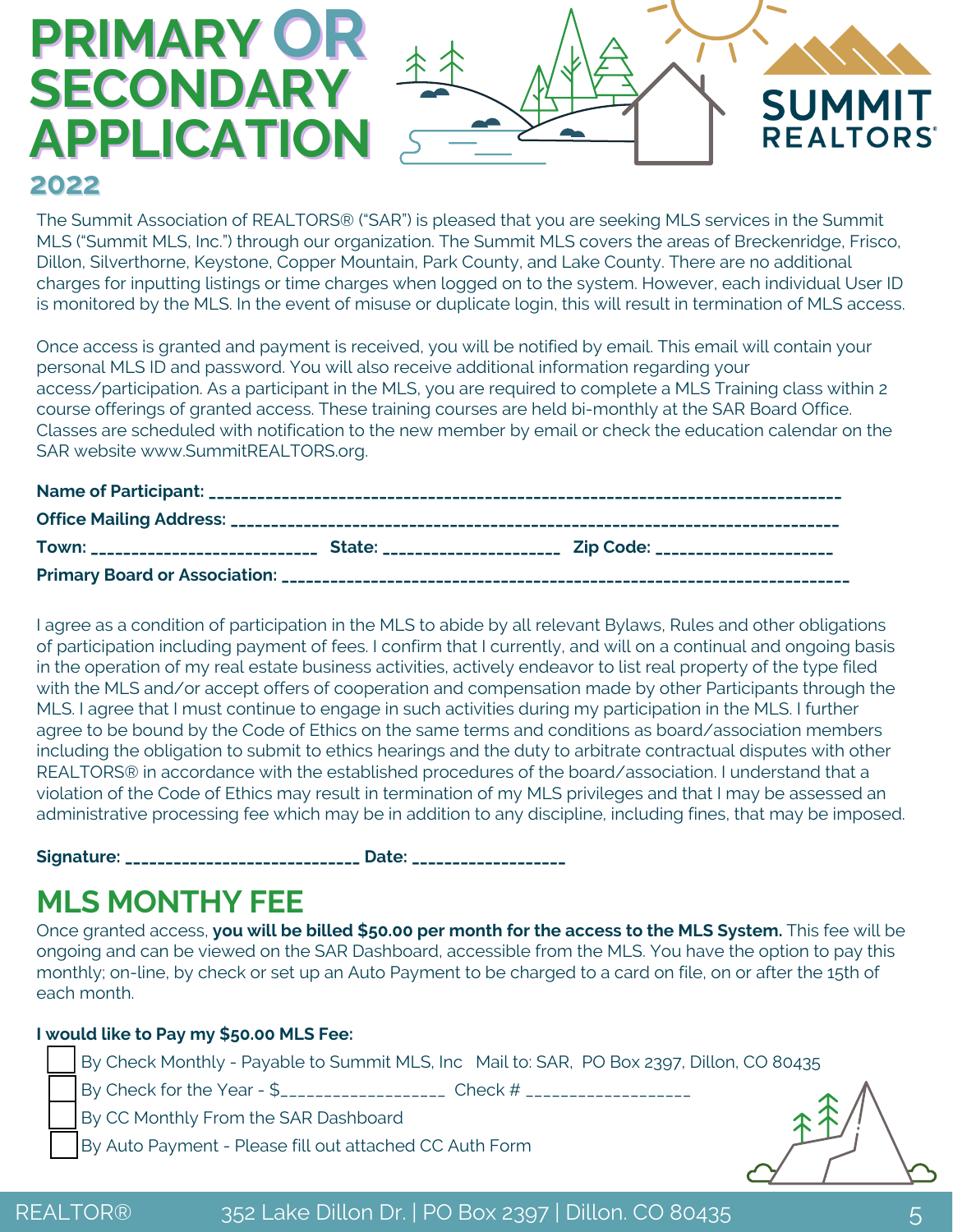

This is to be signed by your Employing Broker. IF your Employing Broker is NOT a member of SAR or a **Participant in the Summit MLS, the Designated REALTOR® for the office must also sign below.**

I hereby certify that the applicant for membership in the SUMMIT REALTORS® named below is licensed as a "Broker Associate" under my Broker's License, at the address listed below.

| Is Employing Broker is a Member of SAR or a Participant of Summit MLS?   Yes   No            |
|----------------------------------------------------------------------------------------------|
| IF NOT, Designated REALTOR® for the office must ALSO sign below.                             |
|                                                                                              |
|                                                                                              |
|                                                                                              |
| Designated REALTOR® Signature: __________________________________ Date: ____________________ |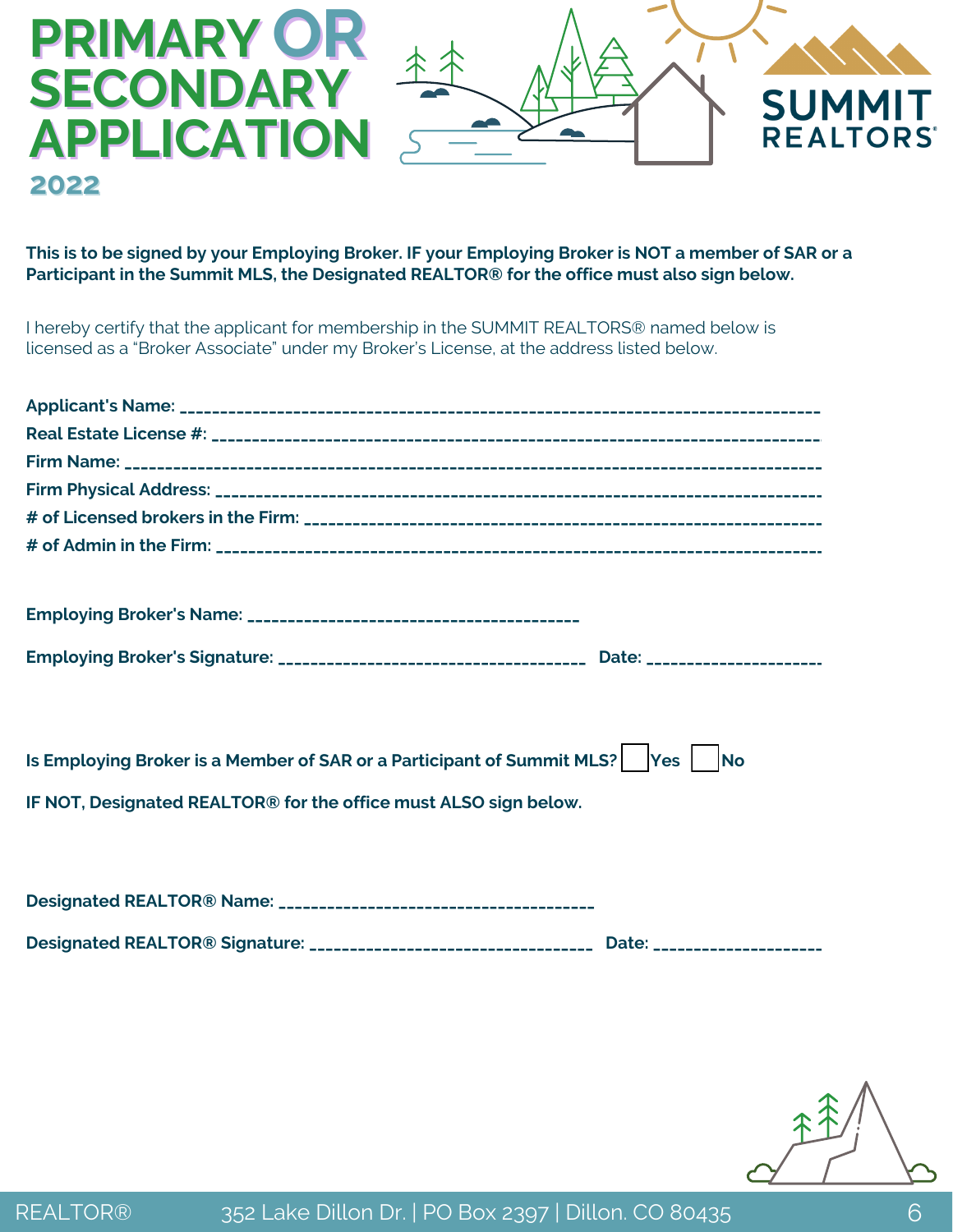

### **MLS Application Fee - \$1,000.00, payable to Summit MLS, Inc. or MLS DR Application Fee- \$1,600.00, payable to Summit MLS, Inc. SAR Application Fee - \$1,000.00, payable to SUMMIT REALTORS® or SAR DR Application Fee- \$1,600.00, payable to SUMMIT REALTORS®**

**NOTE:** The Application Fee's are "One Time" as long as you remain a member of the SUMMIT REALTORS® and Summit MLS. If you terminate your membership and wish to rejoin at a later date, the application fee will be due again for reinstatement of your membership.

**NOTE:** With Full and/or Secondary Membership, the Designated REALTOR® is required to join first in order for Broker Associates/Agents to become members.

| I would like to Pay my $\ \mathbf{s}_1,000.00\ $ $\ \mathbf{s}_1,000.00\ $ RMLS Application Fee: |  |  |  |  |
|--------------------------------------------------------------------------------------------------|--|--|--|--|
| By Check, payable to Summit MLS, Inc. Check # _________                                          |  |  |  |  |
| By Credit Card - Please fill out attached CC Authorization Form                                  |  |  |  |  |
|                                                                                                  |  |  |  |  |
| I would like to Pay my   \$1,000.00 or   \$1,600.00 DR SAR Application Fee:                      |  |  |  |  |
| By Check, payable to SUMMIT REALTORS®. Check $#_{---}$                                           |  |  |  |  |

#### **Membership dues are prorated to the month you are granted access, please see below for the breakdown: Payable to SUMMIT REALTORS®.**

|                 | January  | February | <b>March</b> | April    | May      | June     | Julv     | August   | September | October  | November | December I |
|-----------------|----------|----------|--------------|----------|----------|----------|----------|----------|-----------|----------|----------|------------|
| <b>SAR</b>      | \$360.00 | \$330.00 | \$300.00     | \$270.00 | \$240.00 | \$210.00 | \$180.00 | \$150.00 | \$120.00  | \$90.00  | \$60.00  | \$30.00    |
| <b>CAR</b>      | \$175.00 | \$160.42 | \$145.83     | \$131.25 | \$116.67 | \$102.08 | \$87.50  | \$72.92  | \$58.33   | \$43.75  | \$29.17  | \$14.58    |
| <b>NAR</b>      | \$150.00 | \$137.50 | \$125.00     | \$112.50 | \$100.00 | \$87.50  | \$75.00  | \$62.50  | \$50.00   | \$37.50  | \$25.00  | \$12.50    |
| <b>NAR (SA)</b> | \$35,00  | \$35.00  | \$35.00      | \$35.00  | \$35.00  | \$35.00  | \$35.00  | \$35.00  | \$35.00   | \$35.00  | \$35.00  | \$35.00    |
| Total           | \$720.00 | \$662.92 | \$605.83     | \$548.75 | \$491.67 | \$434.58 | \$377.50 | \$320.42 | \$263.33  | \$206.25 | \$149.17 | \$92.08    |

#### **I would like to pay my Prorated Dues:**

By Check, payable to SUMMIT REALTORS®. Check # \_\_\_\_\_\_\_\_\_\_\_\_\_\_\_

By Credit Card - Please fill out attached CC Authorization Form

**2022**